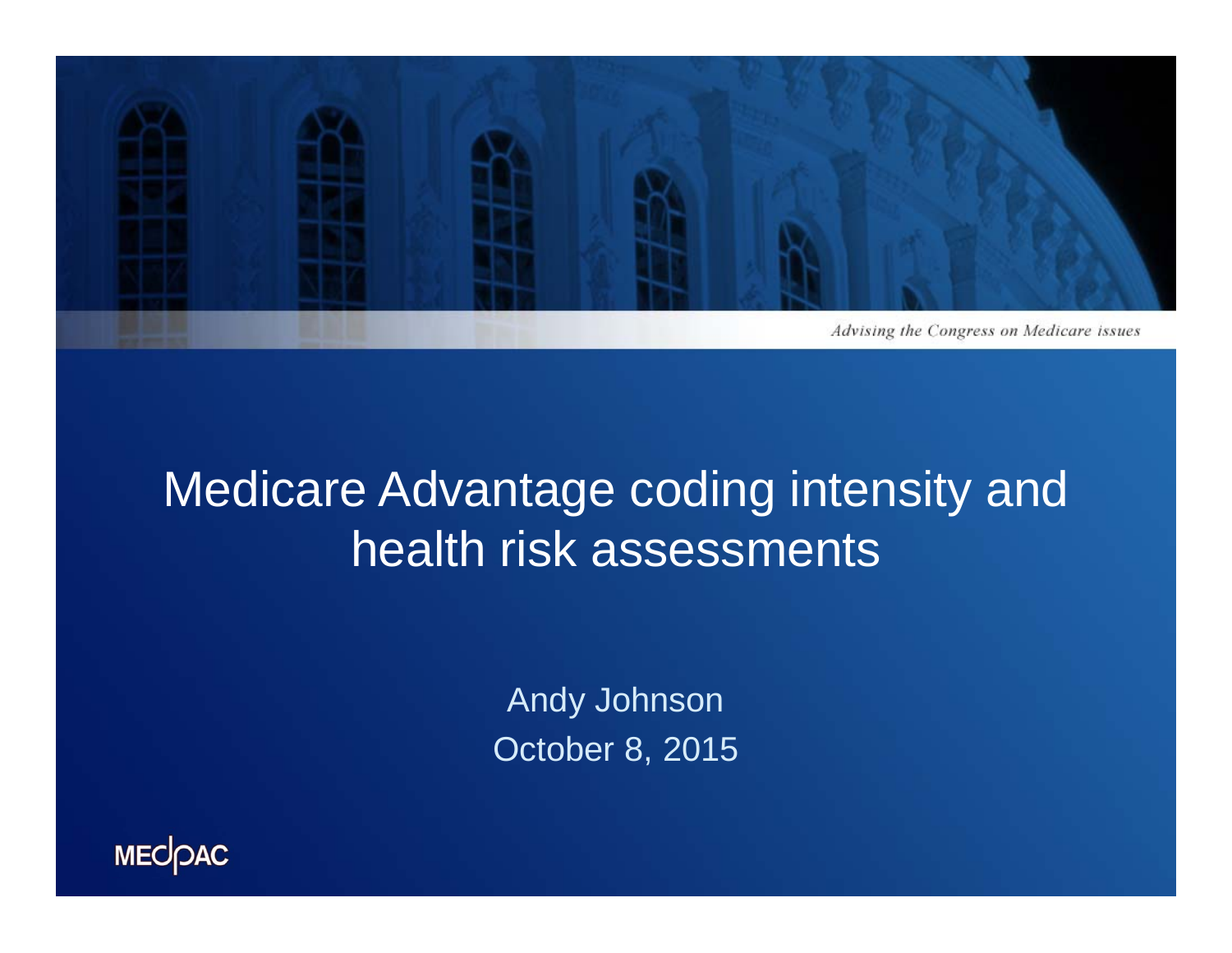## Presentation outline

- Health risk assessments (HRAs)
- Medicare Advantage (MA) risk adjustment
- **Impact of HRAs on MA plan payments**
- Diagnostic coding differences
- **Alternative policies for coding intensity**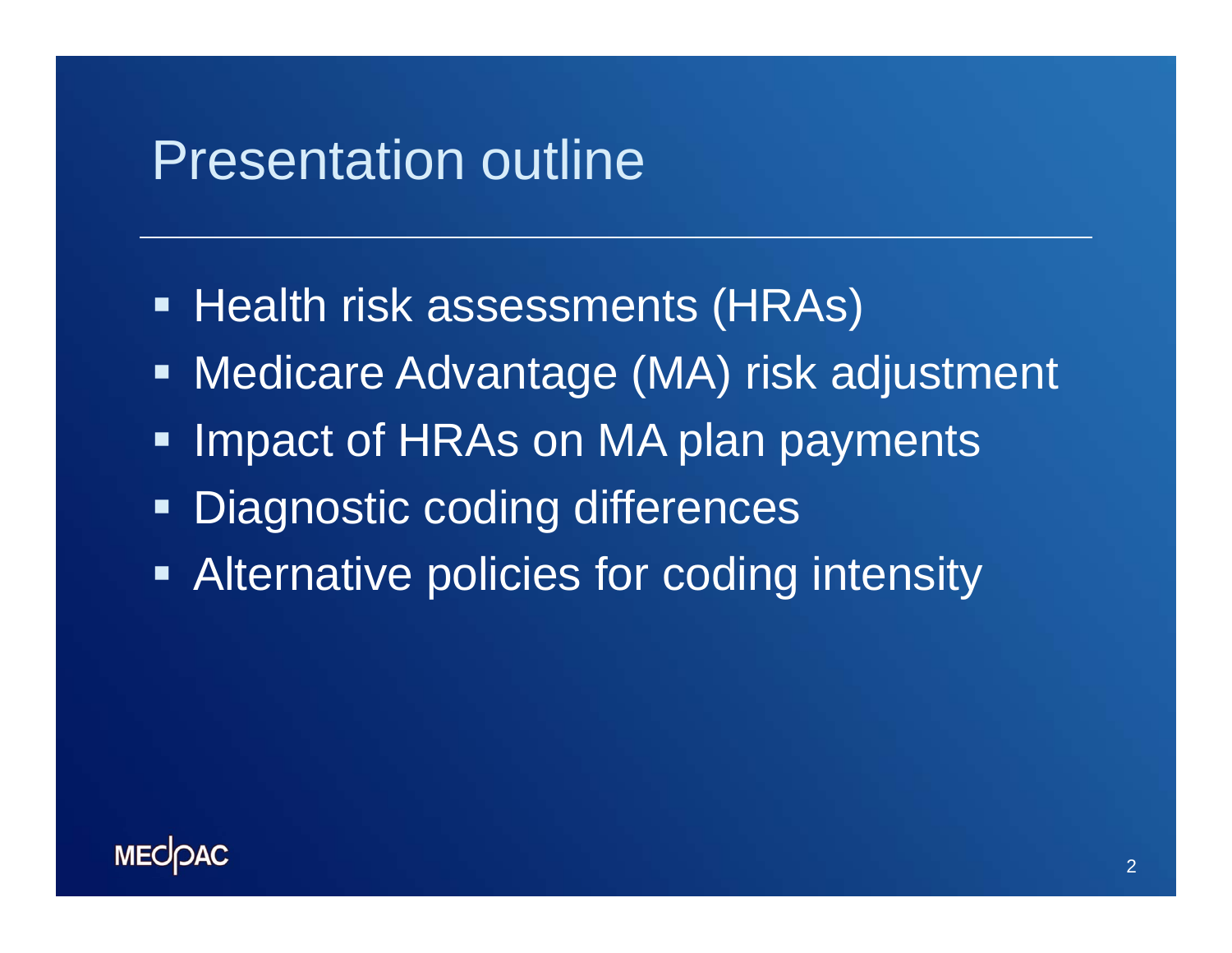### Health risk assessments

- **Preventative care tool to identify health** risks and presence of disease or disability
- **Framework for providing** 
	- **Example 20 ronalisary Counseling, follow-up referrals, and patient** engagement in health decision-making
- **Part of Medicare's annual wellness visit** (AWV), available to all Medicare beneficiaries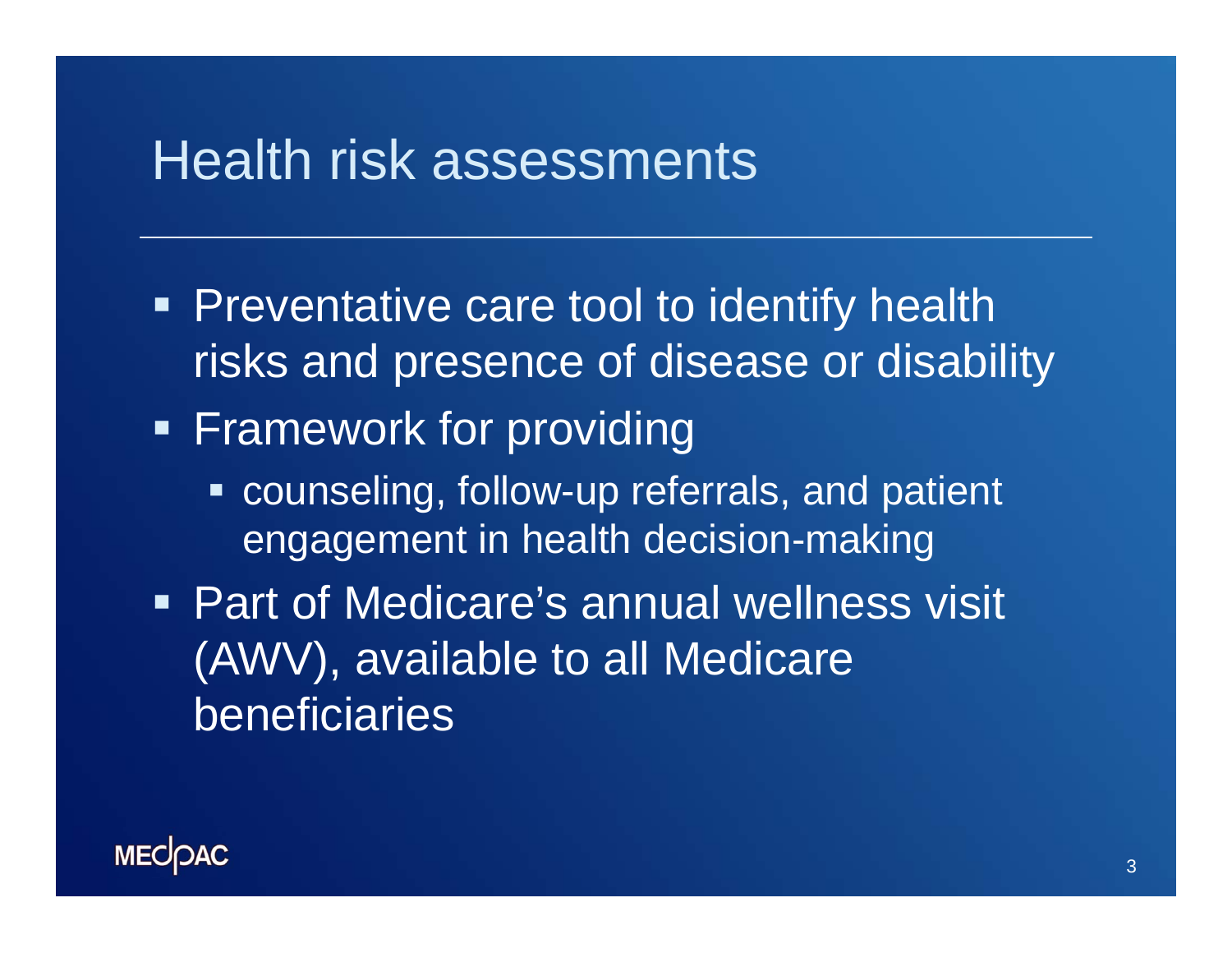## Health risk assessments in MA

**Administered in enrollee's home: Self-reported medical history, blood or urine** tests, review medications, assess home risks **- Initiated by MA organization: - Third-party vendors or MA organizations** recruit MA enrollees for a home visit **- Increasing number of home visits annually Expansion of related entities**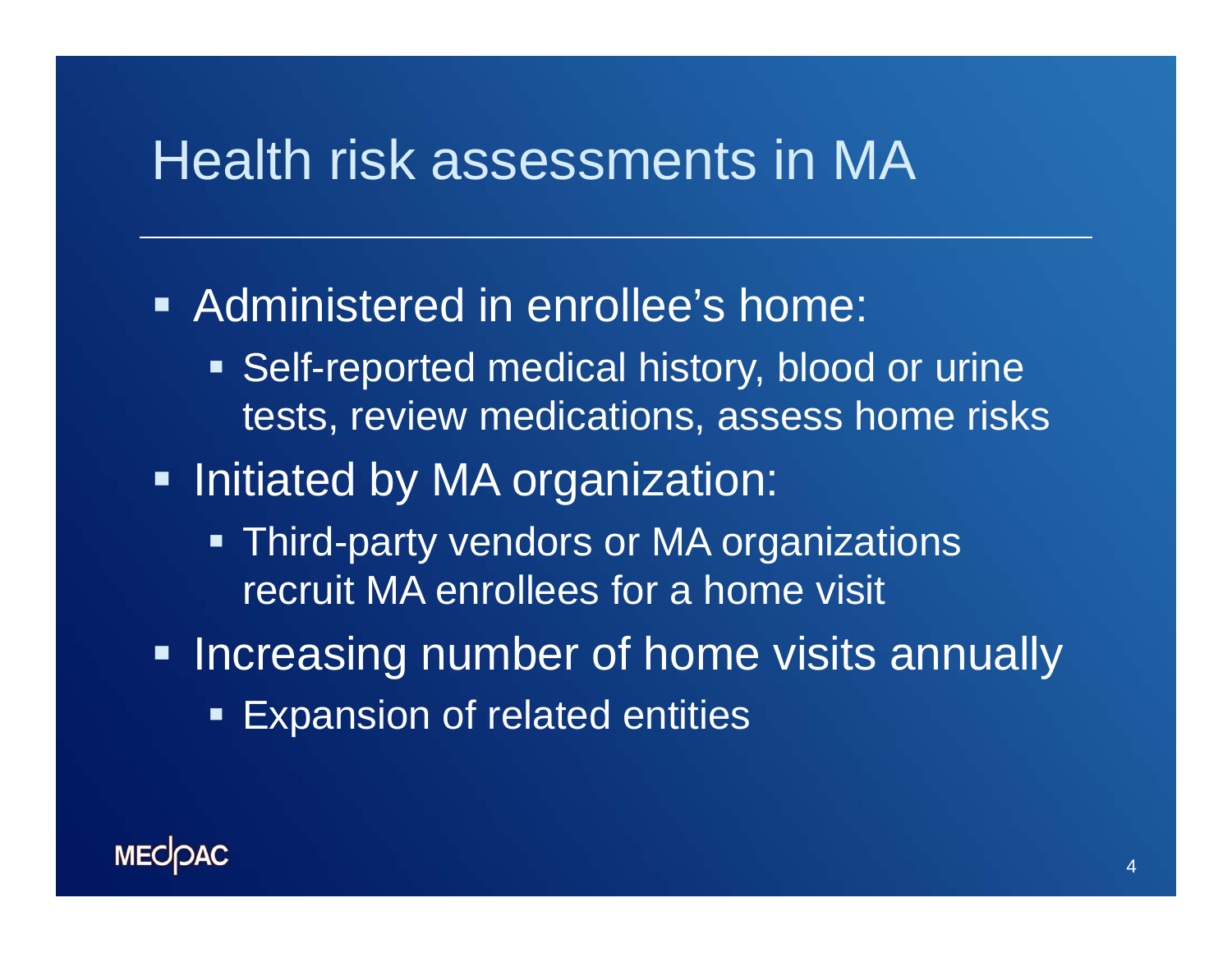## MA risk adjustment

- CMS pays MA plans a capitated rate for each enrollee
- Risk-adjusted using the CMS-hierarchical condition category (HCC) model
	- **Model includes demographic information and** groups of diagnoses, called HCCs
	- **EX Components associated with an expected cost**
- **Payment rate is the sum of expected** spending for relevant model components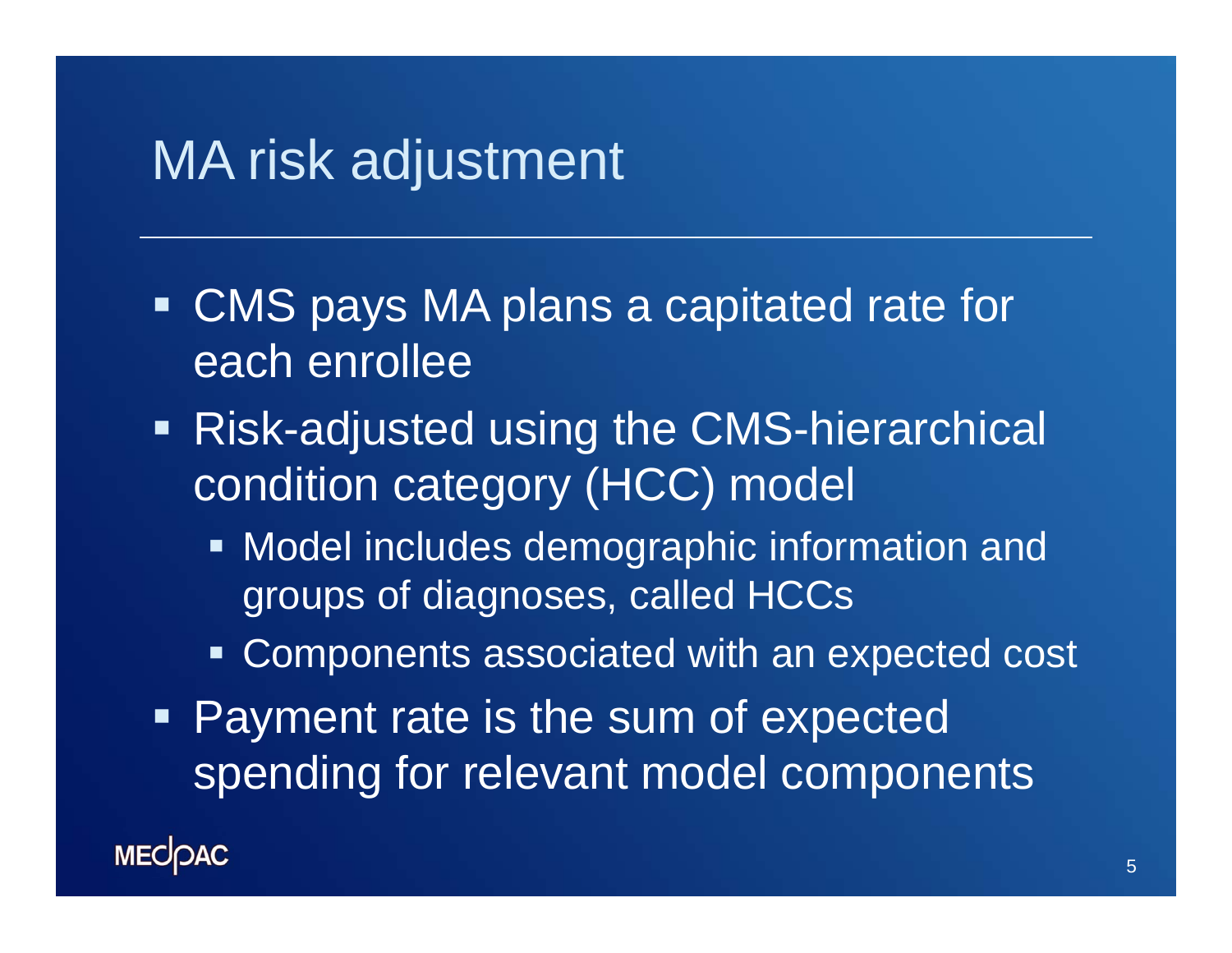## MA risk adjusted payment

#### Ξ Example payment for 2013:

■ Payment for an 84 year-old male with congestive heart failure:

| 84 year-old male         | \$4,727 |
|--------------------------|---------|
| Congestive Heart Failure | \$3,116 |
|                          |         |

**Payment to MA organization: \$7,843** 

#### $\blacksquare$ Payment with addition of polyneuropathy:



Source: CMS Advance Notice for 2013 payment.

**MECOAC**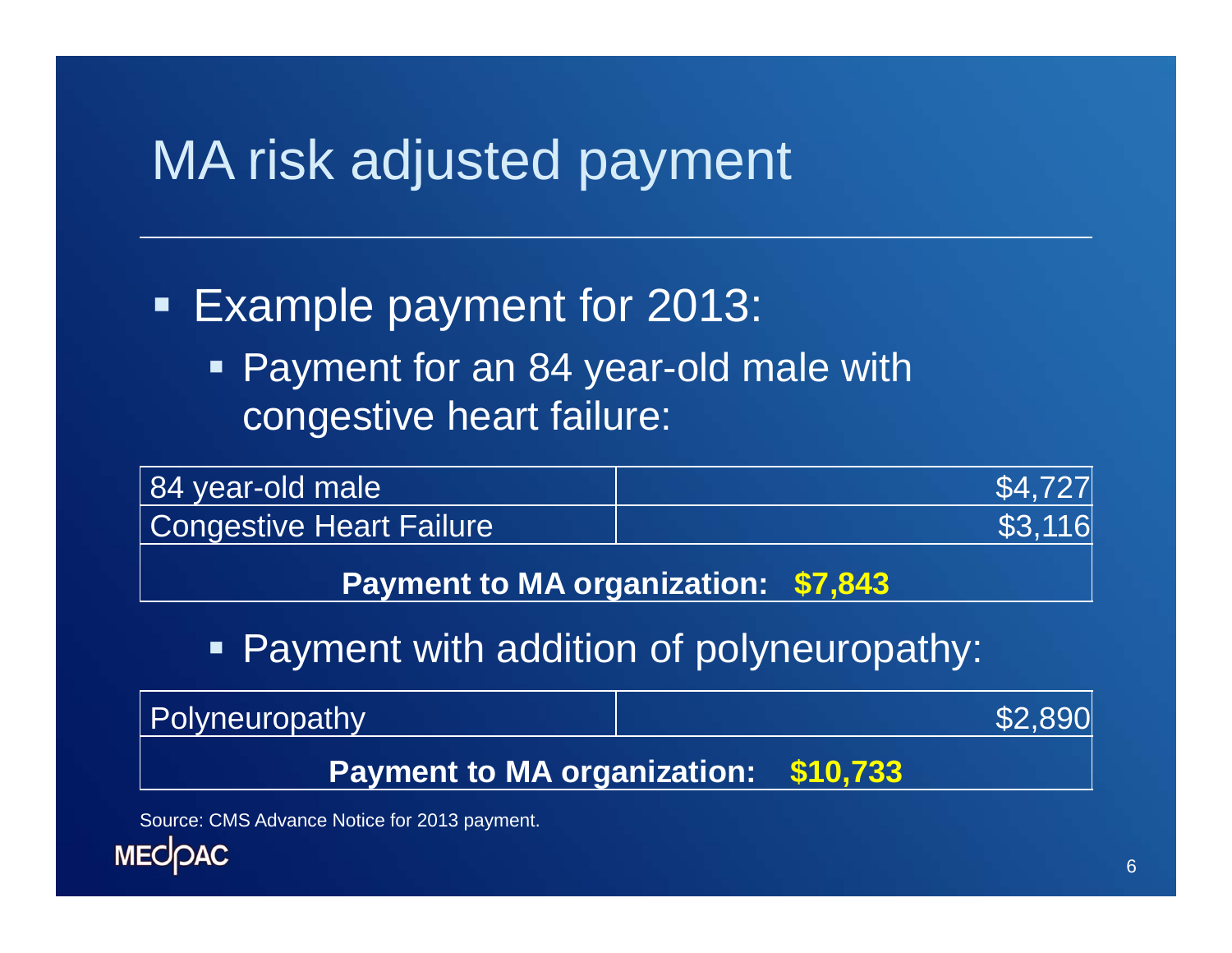# Increase in annual payment, by HCC



Source: CMS Advance Notice for 2013 payment.

MECOAC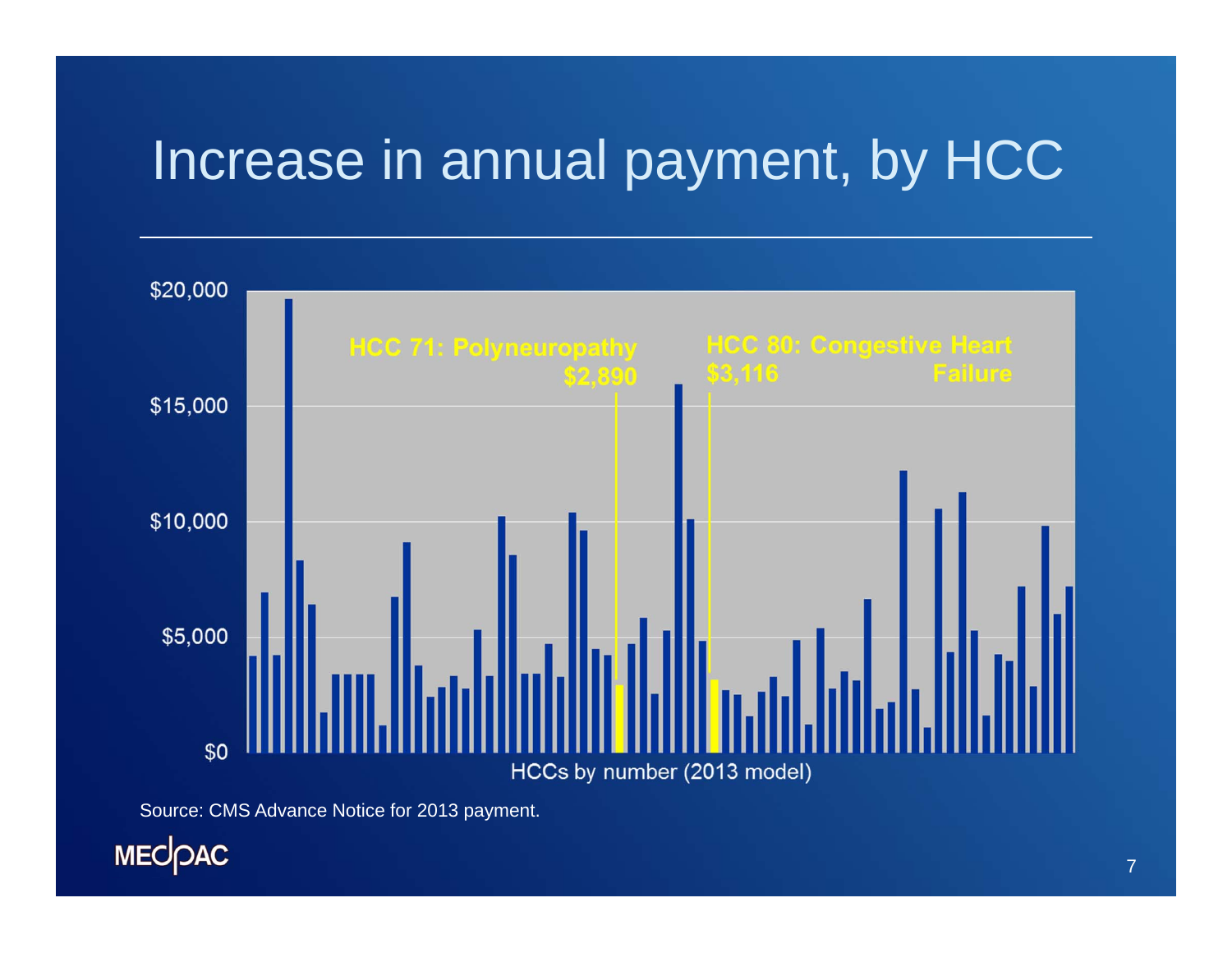## HRA use in MA

Analyzed 2012 MA encounter data

1) HRAs (AWV or HRA admin HCPCS code) 2) HRAs plus home E&M visits

**Focus on HCCs identified only through** health risk assessment

**Not identified through other encounter used for** MA risk adjustment

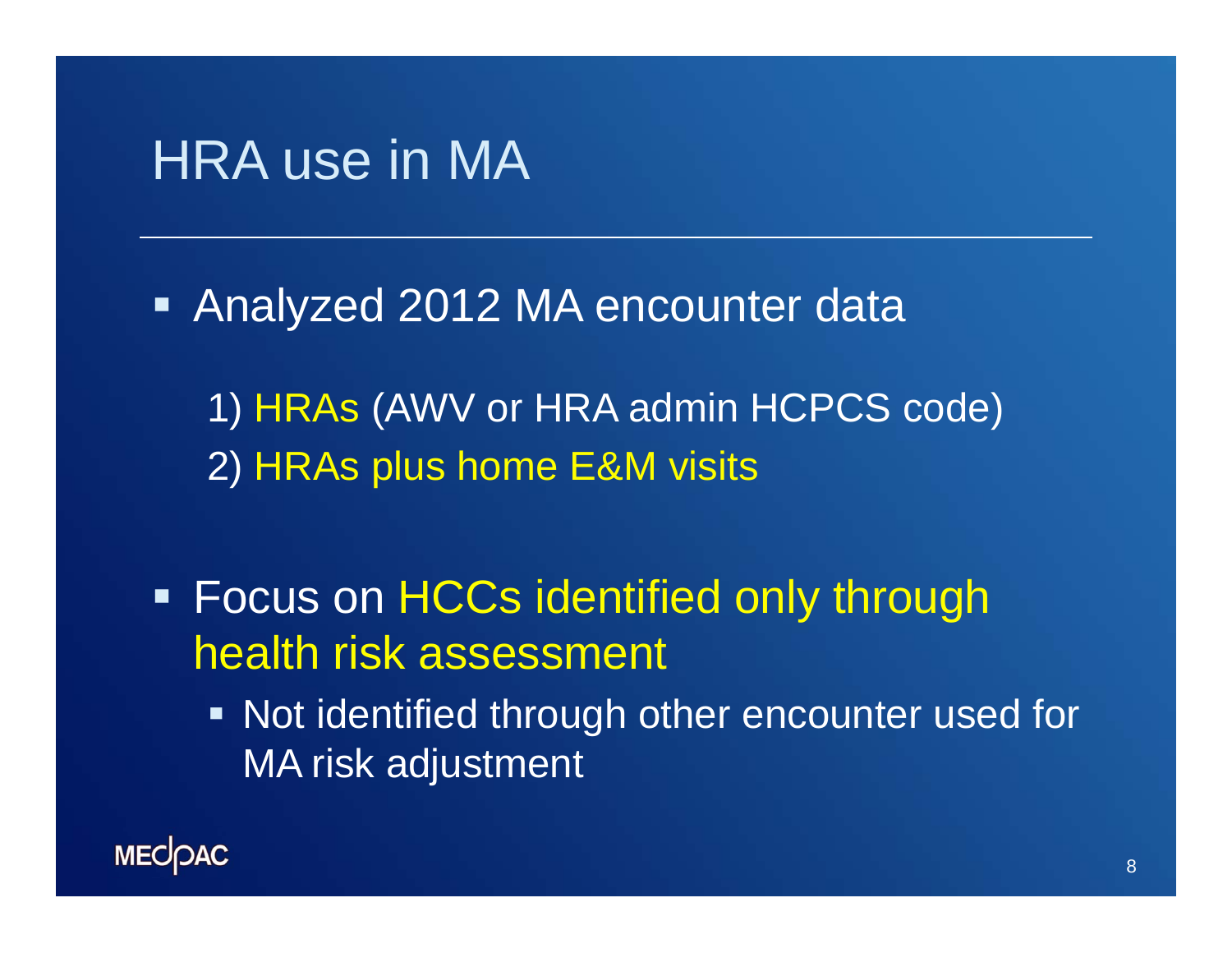# HRA use in MA, 2012

|                                                  | <b>Health Risk</b><br><b>Assessments</b> | <b>HRAS &amp;</b><br><b>Home E&amp;M visits</b> |
|--------------------------------------------------|------------------------------------------|-------------------------------------------------|
| <b>Number of encounters</b>                      | 1.4 million                              | 2.3 million                                     |
| Number of unique MA<br>enrollees                 | 1.2 million                              | 1.7 million                                     |
| <b>New HCCs identified</b>                       | 196,625                                  | 749,159                                         |
| Increase in payment to<br>MA organizations, 2013 | \$602 million                            | \$2.3 billion                                   |

Note: HCC numbers and payments to MA organizations do not reflect the imposition of hierarchies, which affect certain HCCs.

Source: MedPAC analysis of 2012 MA encounter data. *DATA PRELIMINARY AND SUBJECT TO CHANGE*.

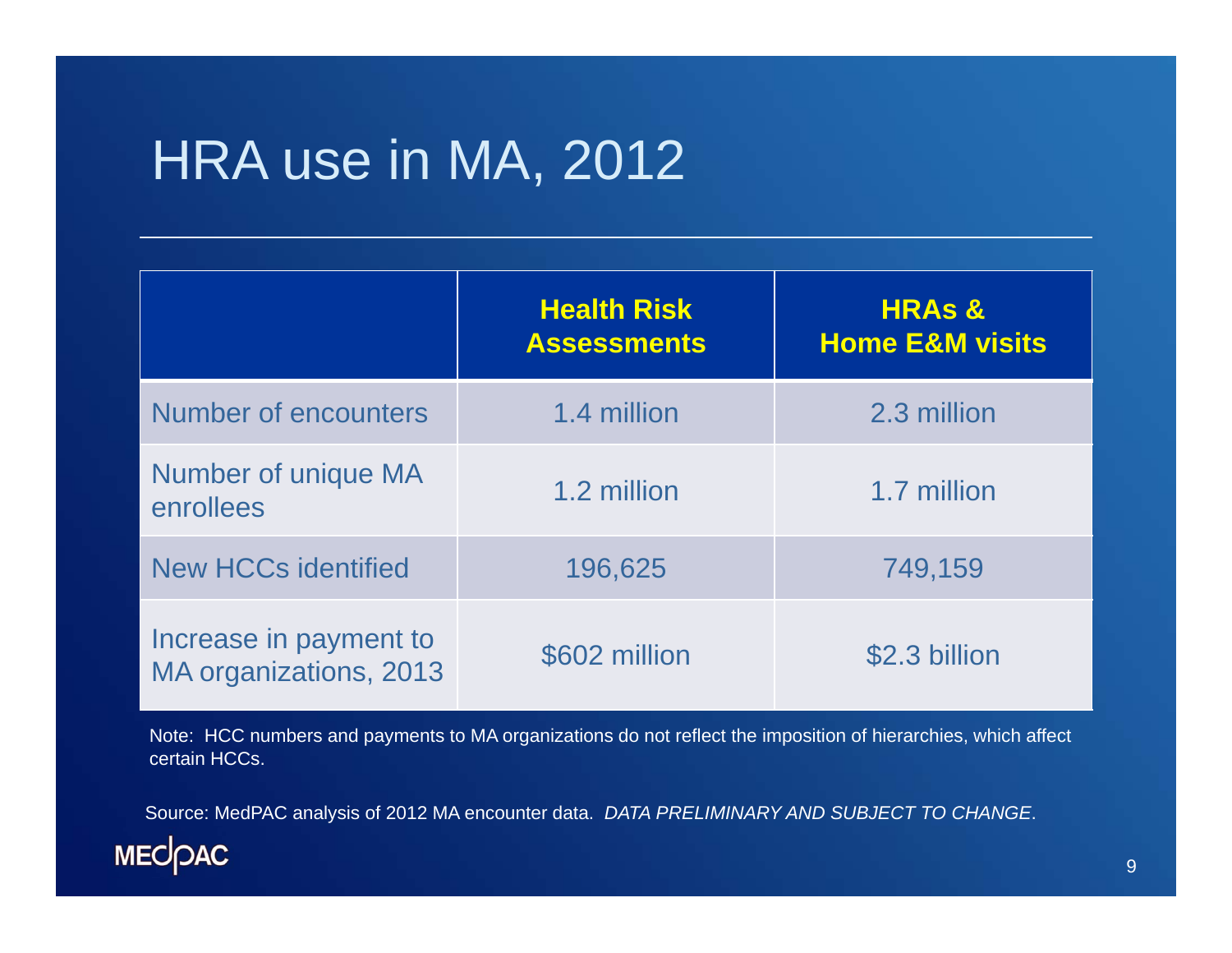# Payment per enrollee for HRA or home E&M-only HCCs, by contract

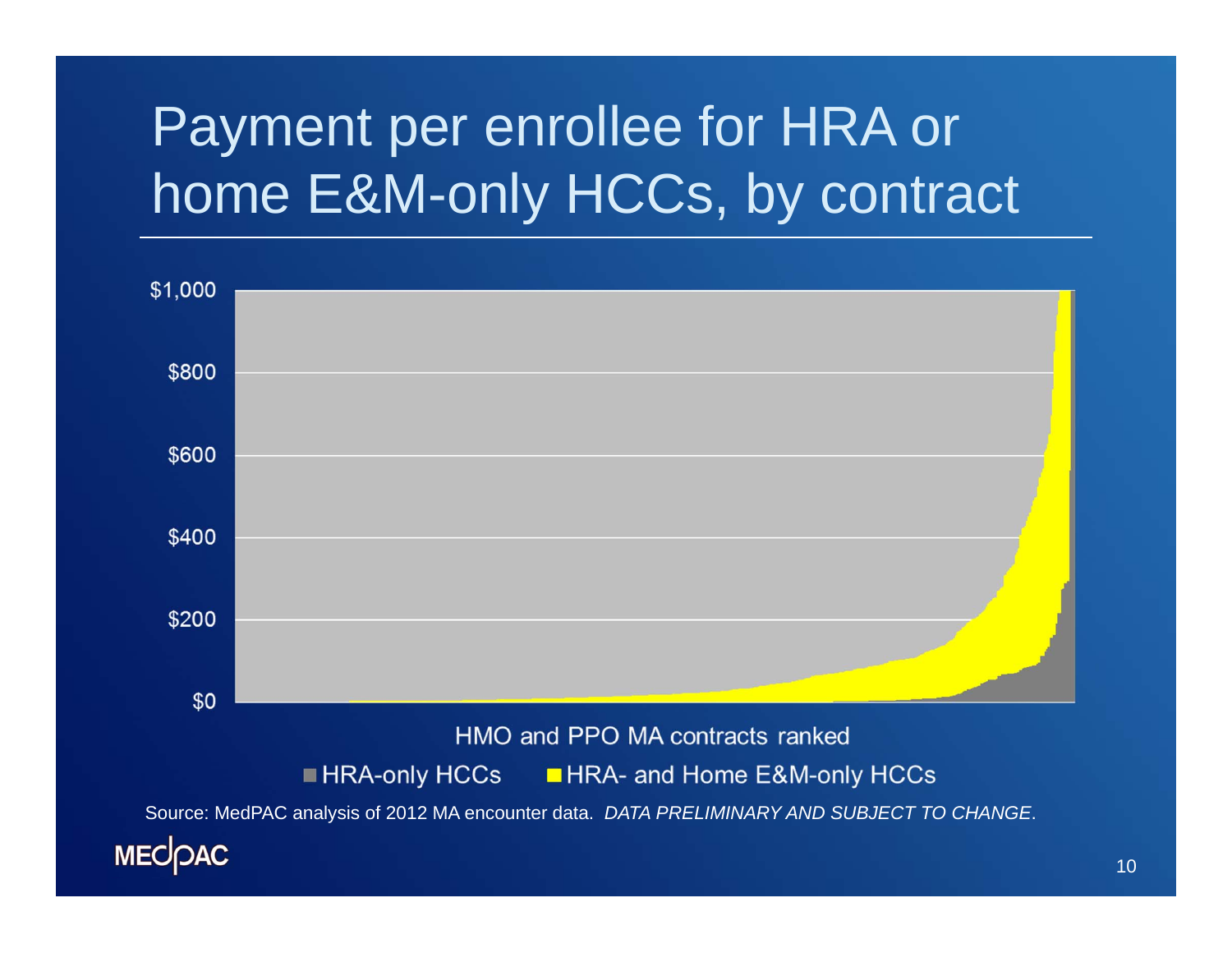# Concerns about using HRA diagnoses in MA payment

- **Medicare payments to MA plans aim to** cover the plan's cost in treating an enrollee's conditions
	- **The circumstances of collecting diagnostic** information in the home raises questions about some HCCs
	- **Concerns are especially heightened when** there is no corroborating medical encounter (e.g., office visit, procedure, treatment, etc.)

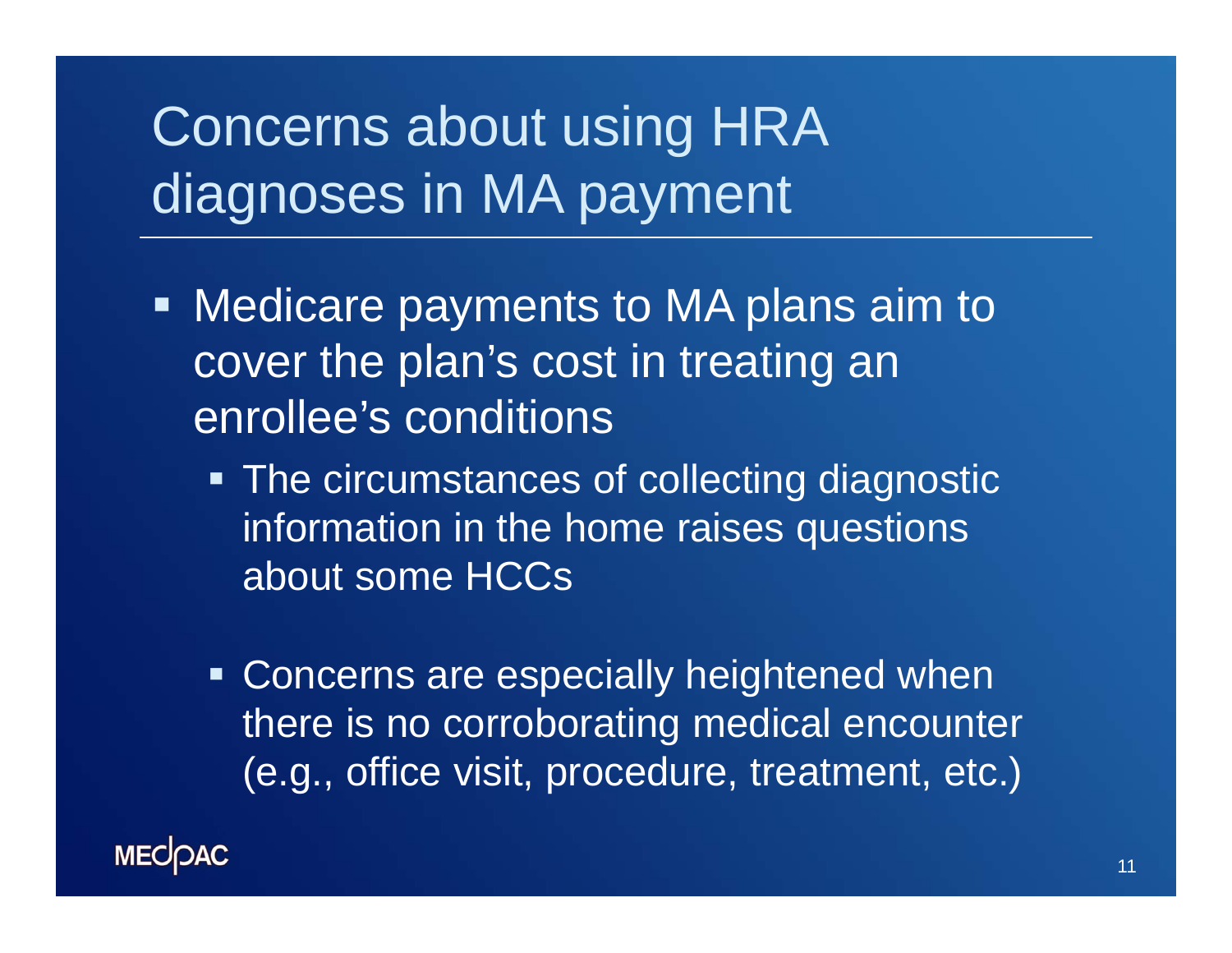## Focus groups

- **Nearly all MA enrollees received a home** visit offer, some received gift cards
	- **Half accepted, found the visit pleasant**
	- **Half declined, annoyed by persistent calls**
- **Primary care physicians were aware of** home visits
	- **Did not find home visit reports valuable**
	- **Some spent time ruling out conditions** misdiagnosed during a home visit

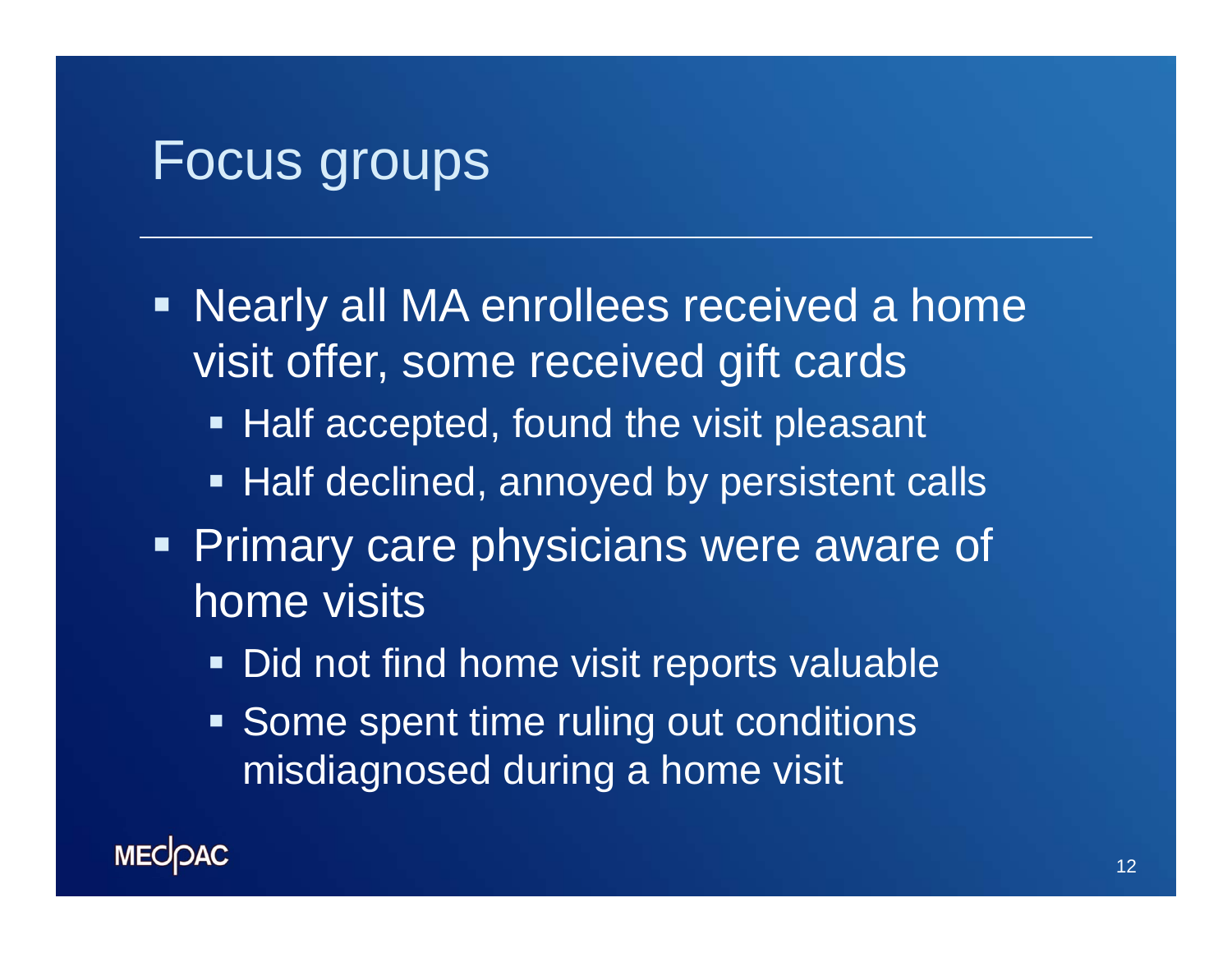## Diagnostic coding differences

- **Greater incentive to identify diagnoses in** MA compared to Medicare FFS increases MA risk scores
- We estimated that MA risk scores were about 8 percent higher than Medicare FFS in 2013
	- Kronick and Welch estimate: 9 percent higher
- **The impact of coding differences varies** across MA contracts and plan type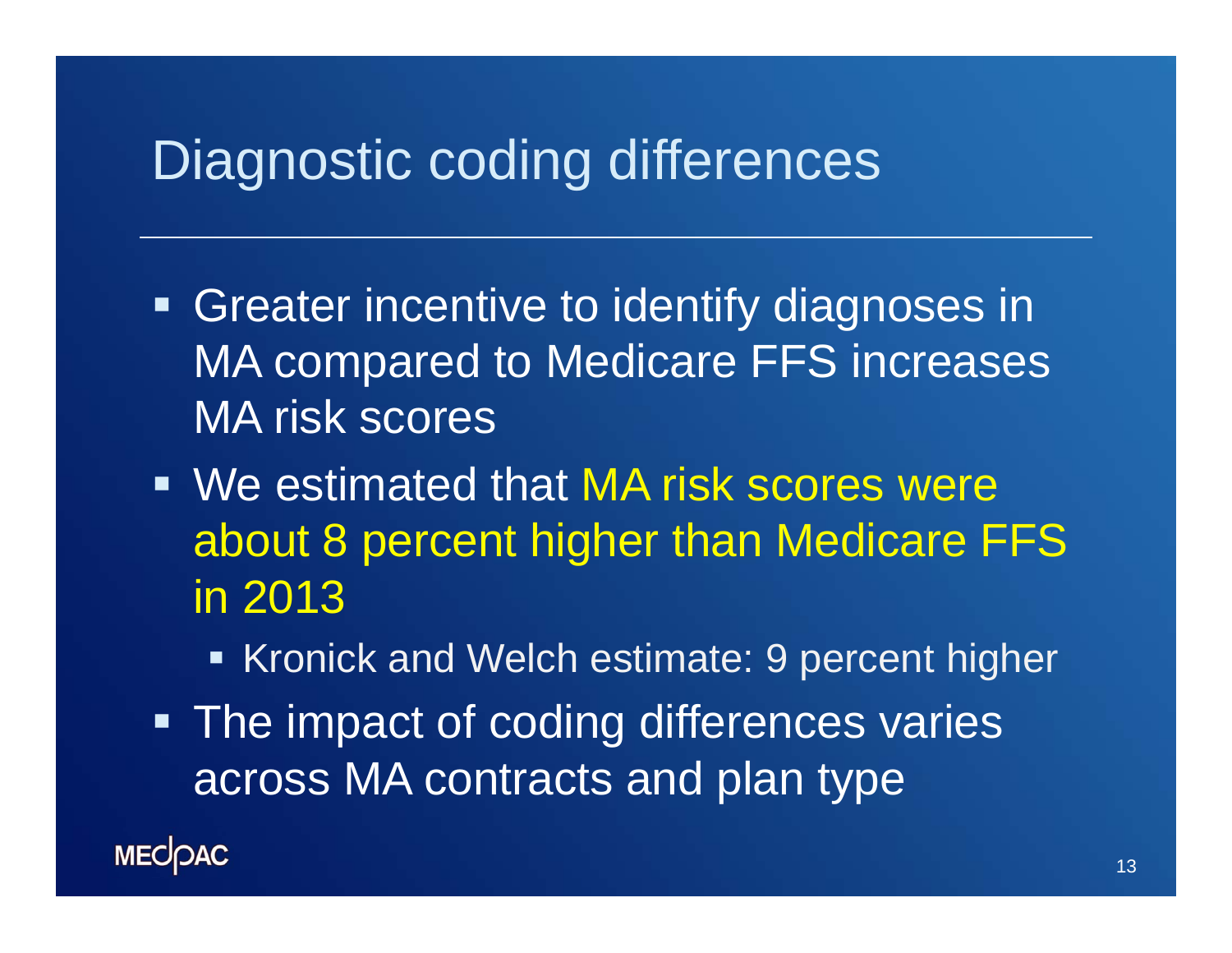# CMS's approach to addressing coding intensity

#### For 2016 payment, CMS will:

- Reduce all MA payments by 5.41 percent
- **Remove diagnoses with different coding rates**
- Flag home HRA diagnoses & track care

Coding intensity impact estimate for 2016:

- 8 or 9 percent (estimated for 2013 risk scores) plus 3 years of accumulated differences
- Greater than CMS's combined adjustments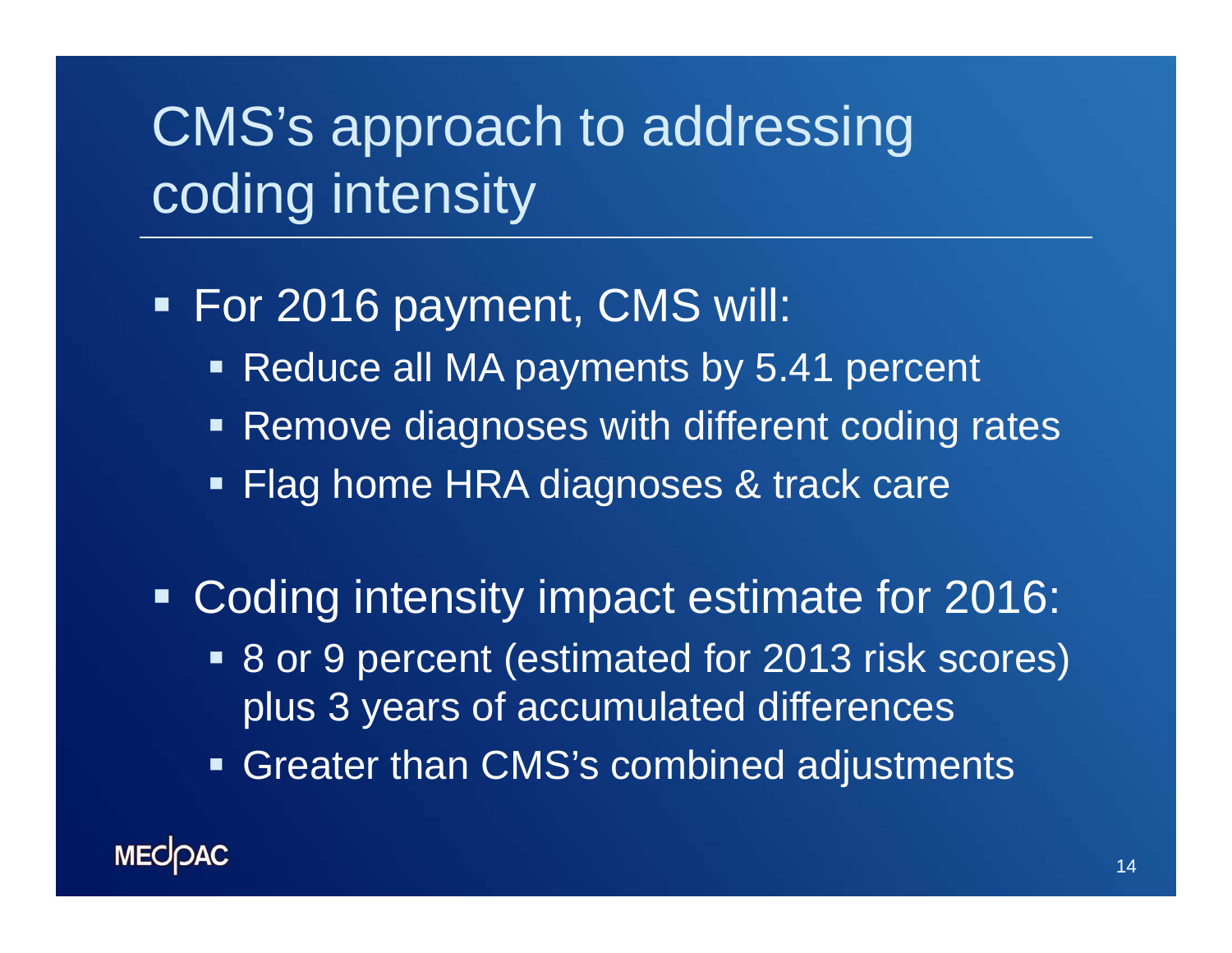# Option #1 to address coding intensity

- HRAs can be used as a prevention and care-planning tool
- **Exclude diagnoses from HRAs from MA** risk adjustment
	- HRA diagnoses resulting in follow-up care will be identified during subsequent encounter
	- Exclude HRA diagnoses from FFS and MA
	- Equitable approach across MA contracts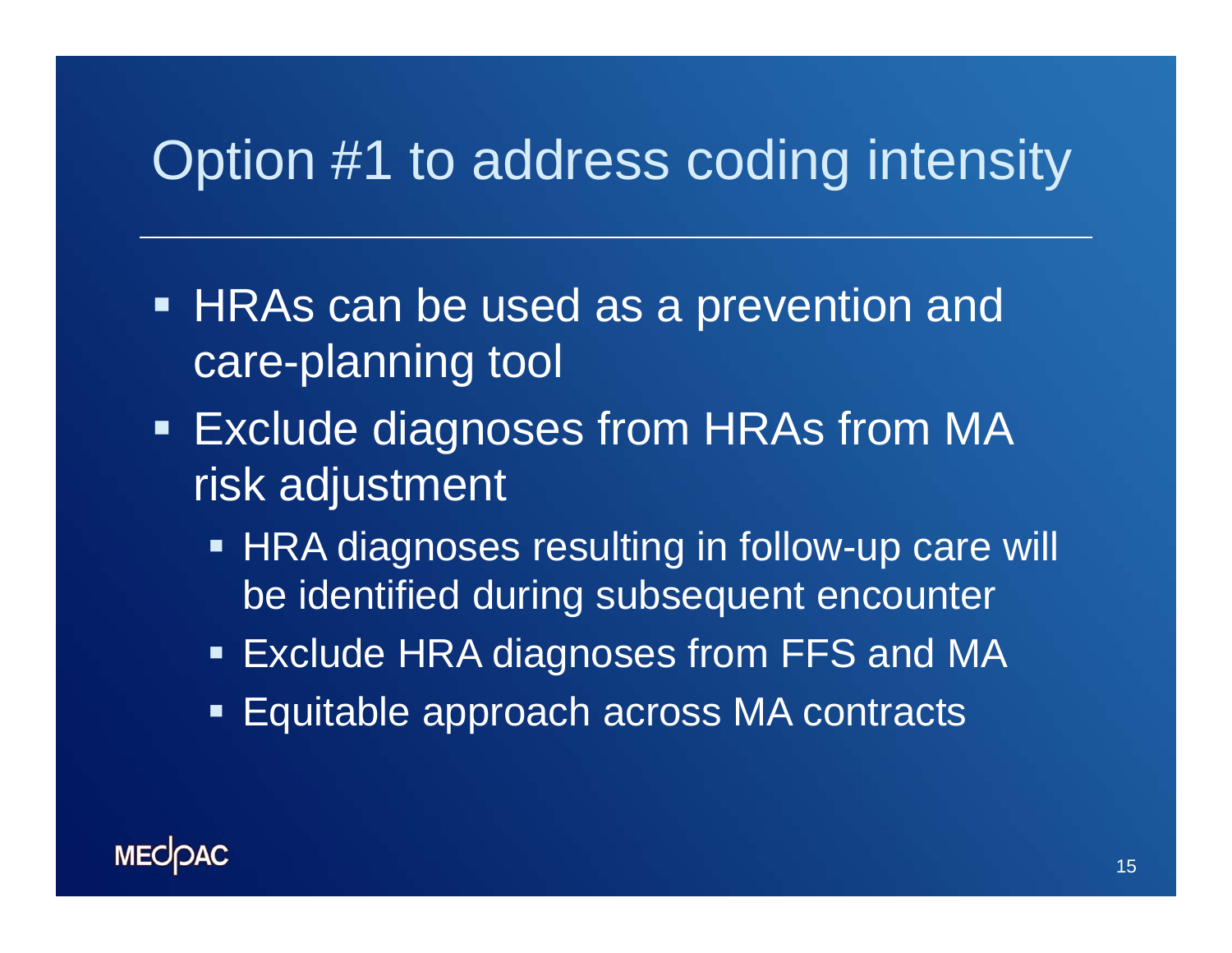## Option #2 to address coding intensity

- Use 2 years of Medicare FFS and MA diagnostic data for risk adjustment
	- **Most HCCs in the model identify chronic** conditions that do not change status frequently
	- Reduces the impact of coding differences between FFS and MA

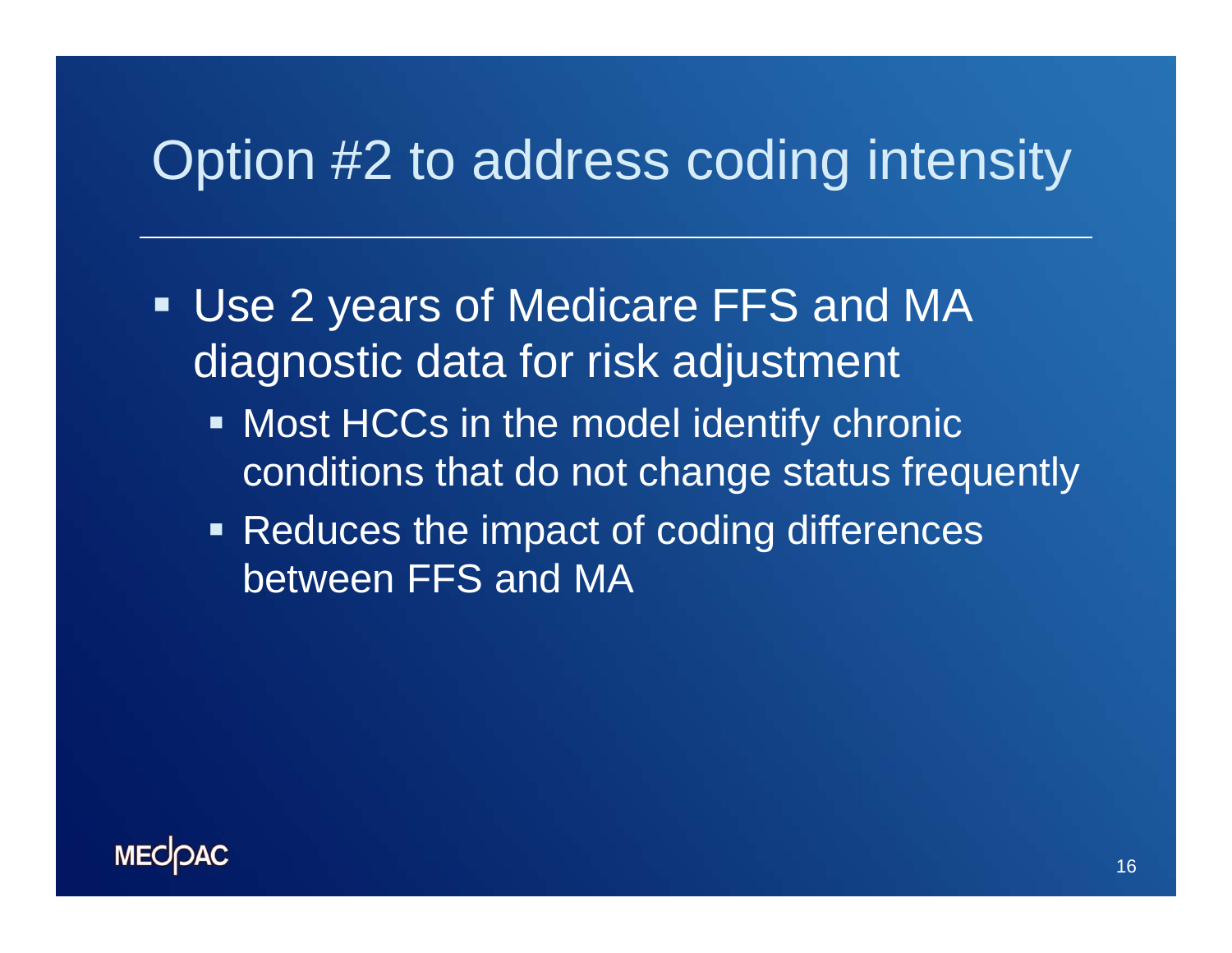## Address remaining coding intensity

- Ξ Options 1 and 2 can be implemented simultaneously
- **Options 1 and 2 may not address full** impact of coding intensity differences
	- **Continue to adjust by a single factor**
	- **More equitable across MA contracts**

**Improved data quality and consistency MECOAC**